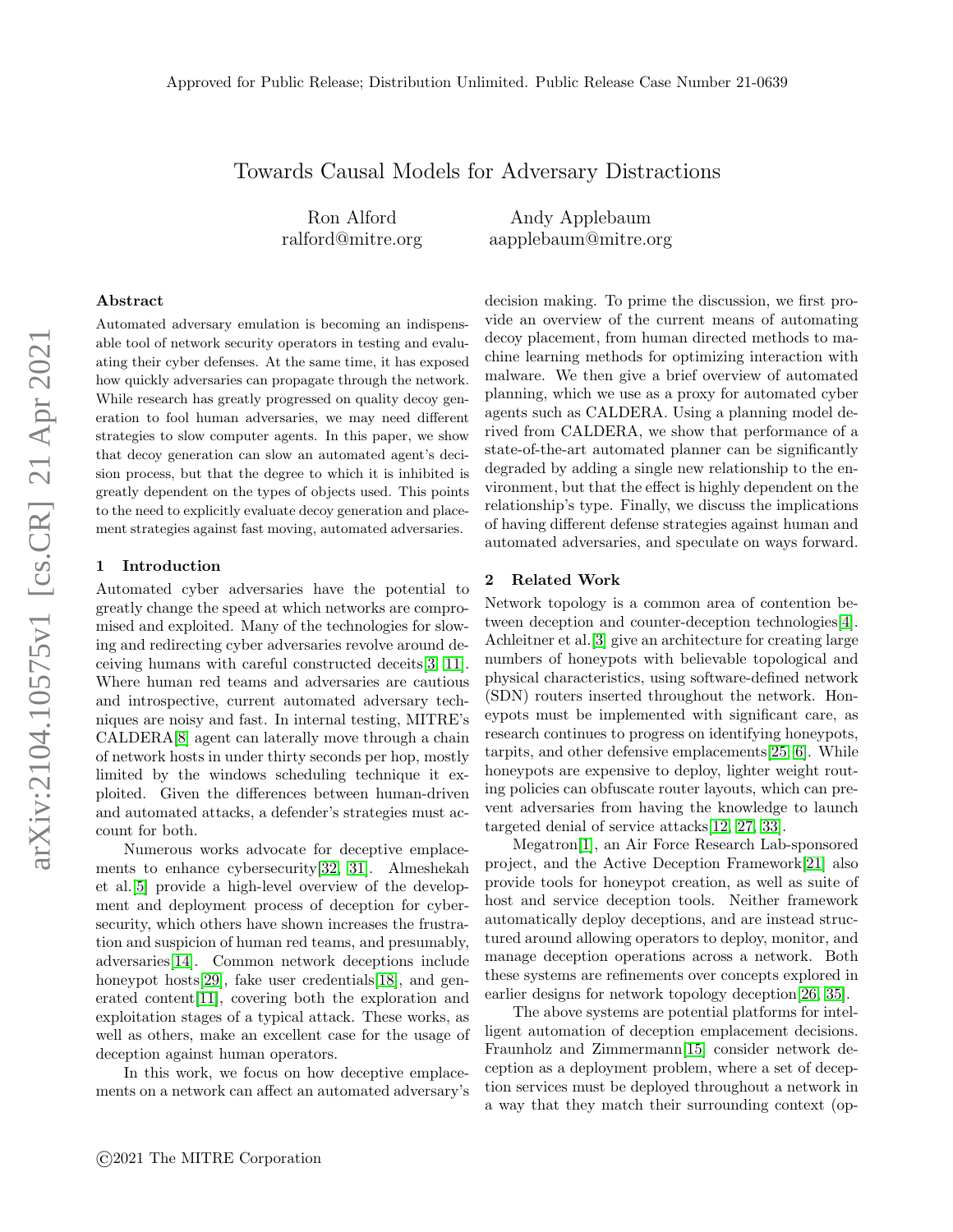erating systems, services, and IP addresses). They use machine learning methods to automatically cluster network features, and use these clusters as distributions to generate deception system deployments. DodgeTron[\[30\]](#page-5-8) considers the task of malware analysis, and how to create a honey network that maximizes interaction with a malware sample. They use symbolic execution on a malware corpus to catalog system and API calls. The corpus is then clustered by their call traces. New malware is matched against the clusters, and a representative sample from their match is used to select honey things to populate a network. Overall, more than 90 percent of their evaluation samples collected one or more honey things from the network.

Game theory has a wide variety of tools for modeling conflict in uncertain domains. An early application to cybersecurity quantified how increasing deceptions can hit a point of diminishing returns[\[19\]](#page-4-12), after which an attacker switches from informed actions to blind policies (attacking all hosts on a network, for example). Ferguson-Walter et al.[\[13\]](#page-4-13) argue that modeling cyber deception as a 2-player sequential hypergame in order allows the defender to capture the uncertainty about the parameters of conflict between adversary and defender[\[23\]](#page-5-9). Jajodia et al.[\[22\]](#page-5-10) define a probabilistic logic game between attacker and defender around a network scanning use case, where the defender must create fake network scan results to steer an attacker towards hosts which are harder to compromise or less critical to its mission. To analyze dynamic routing to honeypots, La et al.[\[24\]](#page-5-11) formulate the problem as a repeated Bayesian game with imperfect information about the type of the attacker, covering the tradeoff between attack detection, attack success, and unnecessary honeypot usage. Common to these game theoretic approaches is a focus on the role that deception plays on the outcome of the adversary's action. Our work is complementary, showing that the adversary's reasoning process may be manipulated, slowing it down to provide crucial time for the defenders to respond.

#### 3 Background: Automated Planning

Automated planning is the study of how to act in an environment to achieve some goal or reward. Classical planning restricts itself to deterministic, fullyobservable, single agent environments with finite, discrete action and state spaces. Other than full observability, these restrictions suit the execution environment of automated red team agents such as CALDERA[\[28\]](#page-5-12).

A classical planning problem  $P$  is a tuple  $(\mathcal{L}, \mathcal{O}, s_0, \mathcal{G})$ , defined as follows:  $\mathcal{L}$  is a finite, first order, function-free logical language which contains terms (both variables such as  $x, y$  and constants such

as computer01, user664), and predicate symbols to denote relationships between terms, e.g., (has user computer01 user664). We call sentences and predicates from  $\mathcal L$  ground if they contain only constants. A state s in  $P$  is a set of ground predicates from  $\mathcal L$  which are true in an environment. All ground predicates not in s are assumed to be false (the closed world assumption). The set of all states is  $S, s_0 \in S$  is the initial, starting state for the problem.  $\mathcal G$  is the goal condition we want to achieve, expressed as a sentence from  $\mathcal{L}$ .

 $\mathcal O$  is a set of operators, each defined as a tuple  $o = (p, e_{add}, e_{del})$ , where p is a logical sentence from  $\mathcal L$  expressing when  $o$  can be applied,  $e_{add}$  and  $e_{del}$  are positive and negative effects of o, expressed as sets of predicates which become true or false, respectively. An operator without any free variables in its components is called an *action*. We *ground* an operator  $o$  into an action by substituting constants from  $\mathcal L$  for free variables in o. The set of actions  $A$  is the set of all possible groundings of operators in  $\mathcal{O}$ . We apply an action whose precondition  $p$  is satisfied to a state by deleting its negative effects and adding its positive effects. This forms a state transition function  $\gamma : \mathcal{S} \times \mathcal{A} \to \mathcal{S}$ , defined as:

$$
\gamma\left(s,\left(p,e_{add},e_{del}\right)\right)=\begin{cases} s & \text{if } s\not \vDash p\\ \left(s\setminus e_{del}\right)\cup e_{add} & \text{if } s\vDash p \end{cases}
$$

We say a sequence of actions  $\langle a_0, a_1, \ldots, a_n \rangle$  is a plan for a problem  $P$  if there are a sequence of states  $\langle s_1, \ldots, s_{n+1} \rangle$  such that  $\gamma(s_i, a_i) = s_{i+1}$  and  $s_{n+1} \models \mathcal{G}$ . A diverse array of techniques exist for finding plans[\[16\]](#page-4-14). Solving planning problems can be computationally expensive, EXPSPACE in the worst case for the formalism above[\[9\]](#page-4-15). However, many planning problems are solvable in reasonable time frames[\[10\]](#page-4-16). In particular, cybersecurity planning problems often have monotonic state and action spaces[\[20\]](#page-4-17), making them solvable in polynomial time for a fixed domain  $(\mathcal{L}$  and  $\mathcal{O})$ .

#### <span id="page-1-0"></span>4 Preliminary Results: Predicate Sensitivity

As preliminary work, we ran a series of experiments looking into the robustness of planners against changes to specific predicates, motivated by the work of [\[34\]](#page-5-13). In this work, the authors seek to understand the robustness of domain-independent planners, running a series of experiments where a hypothetical attacker modifies a planning problem for the purposes of slowing down any planner that were to try to solve it, making modifications semi-randomly. Their results are varied, with some planners performing consistently across all of the tests and others showing high variability.

Our work builds on this by moving away from overall robustness to instead focus on targeted robustness: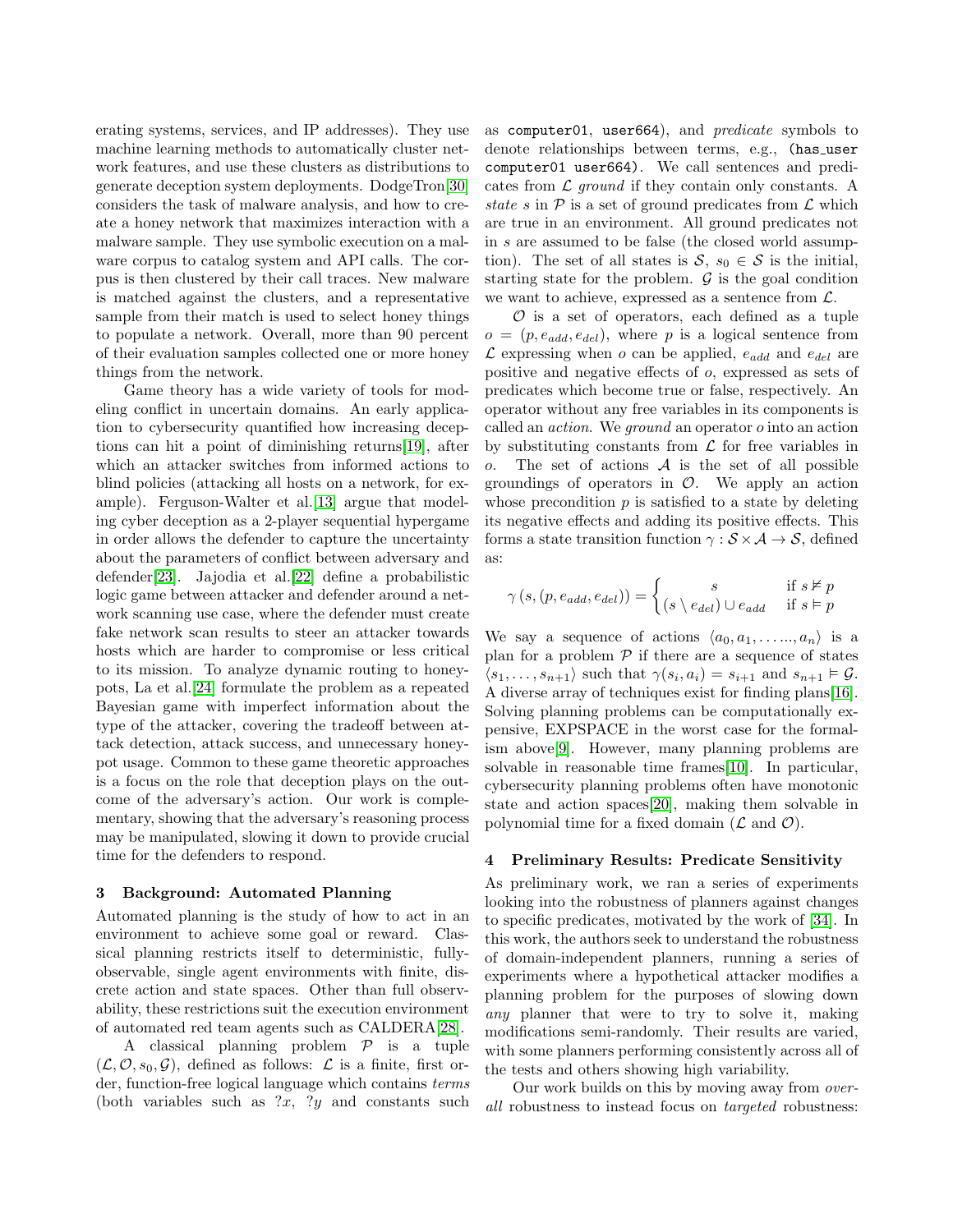can we deliberately add knowledge to a planning problem for the express purpose of slowing down solvers? This expands the work of [\[34\]](#page-5-13) by changing the threat model to an attacker who deliberately tries to slow down the planner, as opposed to one behaving randomly.

This section outlines the scope and results of some of our initial work, where we look to identify which predicates within a planning problem are most sensitive to modification and cause the most slowdown for a planner. Focusing on cyber, our work considers the case where we are defending against an automated adversary exploiting credential re-use during a post-compromise intrusion. While still preliminary, we believe that these results are important in understanding how deception can be used against future automated adversaries.

4.1 Cyber as a Planning Problem For our tests, we chose to use the "CALDERA" Planning Domain Definition Language (PDDL) representation [\[7,](#page-4-18) [28\]](#page-5-12), which was used as part of the 2018 International Planning Competition (IPC) [\[2\]](#page-4-19). This domain features a simple adversary model where we assume the adversary already has a foothold within a Windows enterprise network and is looking to exploit credential re-use to laterally move to each workstation within the network. The domain features 8 actions, each of which corresponds to a typical post-compromise activity such as obtaining domain and host information, dumping credentials from memory, mounting network shares, and copying and executing files remotely for lateral movement. The domain also features several standard object types – i.e., numbers and strings – as well as custom types for system components such as users, hosts, domains, etc.

Most important for our experiments are the domain's predicates. In total, the CALDERA domain features 30 predicates  $-3$  of which are *status* predicates, which denote the adversary's current status in the environment, and 27 of which are property predicates which describe the environment itself. The following are two example property predicates:

| $(\text{prop\_user} ?a - ObservedDomainCredential)$ |
|-----------------------------------------------------|
| $?b - ObservedDomainUser)$                          |
| $(\text{prop-path} ?a - ObservedFile)$              |
| $?b - string)$                                      |
|                                                     |

The first, *prop\_user*, links a user object to a credential object, while the second links a file to its location.

Of the 27 property predicates, only 14 are controllable: the other 13 predicates used within the CALDERA domain are explicitly controlled by the adversary and thus unavailable as potential decoys. An example here is *prop\_path*, which is set by the adversary when copying a file. Table [1](#page-3-0) lists the 14 controllable predicates and provides a brief explanation of each.

<span id="page-2-0"></span>4.2 Testing Procedure We use a simple process similar to that of [\[34\]](#page-5-13) for evaluating the importance of each predicate. After starting with an initial domain and problem file, we run a baseline planner  $-$  fast $downward$  [\[17\]](#page-4-20) in default configuration – to determine initial difficulty. We then iterate as follows:

- 1. Select a predicate at random.
- 2. Select objects at random to match the predicate.
- 3. Add a new assertion linking the object(s) and predicate.
- 4. Run the planner on the new problem.

Due to the random nature of this process, we repeat until achieving a set number of trials for each predicate, ultimately recording the average time and standard deviation for each predicate. Note that, by design, we only add one observation to the problem file, leaving more complex additions for future work. As an example, we might have two users – e.g., *john* and  $pete$  – who each have their own password; a valid addition would be to link one of the users with the other's password, such as an addition where john's password works for pete's account or vice-versa.

While time consuming, this process offers some advantages as it never creates logically inconsistent problems: by only adding information, there is always guaranteed to be a solution to the problem. However, step 2 can introduce unusual structure (e.g., assigning a user two usernames), but doing so avoids issues where objects are created without enough information (e.g., creating a new user but not assigning that user a username or a password).

4.3 Results We chose to focus on one specific problem within the CALDERA IPC problem set, selecting problem 8 to work with. This problem encodes a network with 6 hosts, 12 users, 3 administrators on each host, and 3 cached credentials on each host. With no modifications, it took fast-downward roughly 6.7 seconds to find a path from the start host to compromise each other host.

Table [1](#page-3-0) shows the results from running our testing procedure in Section [4.2](#page-2-0) between 30 and 50 times for each predicate. This table shows that for 10 of the 14 controllable predicates, there was effectively no change observed for a modification – e.g., linking a second username to a user object with *prop\_username* had no significant impact on planner performance. The other four predicates all showed some slowdown on average, with adding an additional admin to a host having the most slowdown (but highest variability) and adding an additional Windows domain having least variability but not a significant slowdown, with the other two predicates – associating a credential object with a user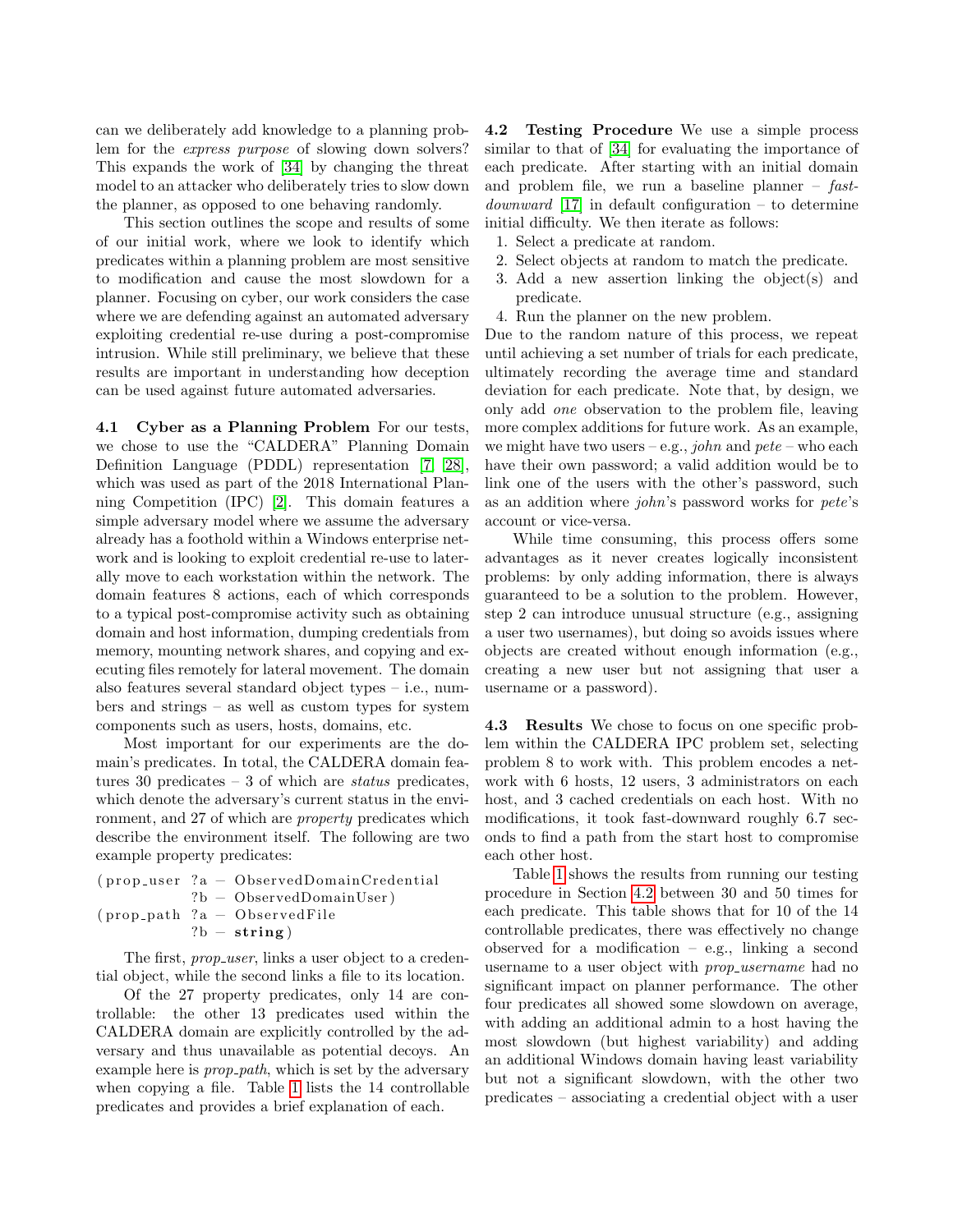| Predicate                    | Avg. Time $(s)$ | Std. Dev. $(s)$ | Description                                    |
|------------------------------|-----------------|-----------------|------------------------------------------------|
| $mem\_domain\_user\_admins$  | 42.3            | 229.2           | Denotes a user is an admin on a host.          |
| $prop\_user$                 | 14.2            | 37.4            | Connects a user to a credential.               |
| $prop\_windows\_domain$      | 11.1            | 0.9             | Declares the name of a Windows domain.         |
| $mem\_cached\_domain\_creds$ | 10.1            | 13.4            | Denotes credentials stored on a given host.    |
| $prop\_sid$                  | 6.5             | 0.6             | Denotes the security ID of a user.             |
| $prop\_is\_group$            | 6.4             | 0.6             | Boolean for if the user is a group.            |
| $prop\_seconds$              | 6.4             | 0.6             | Current time's seconds on a given host.        |
| $prop\_dc$                   | 6.4             | 0.6             | Boolean for if a host is a domain controller.  |
| $prop\_hostname$             | 6.4             | 0.6             | String name for a given host.                  |
| $prop\_timedelta$            | 6.4             | 0.6             | Links a host to a custom timedelta object.     |
| $prop\_fqdn$                 | 6.3             | 0.6             | String fully qualified domain name for a host. |
| $prop\_dns\_domain\_name$    | 6.3             | 0.5             | DNS domain name for a host.                    |
| $prop\_dns\_domain$          | 6.3             | 0.5             | Links an object to a Windows domain.           |
| $prop\_usename$              | 6.2             | $0.6\,$         | String username for a user.                    |

<span id="page-3-0"></span>Table 1: Predicate sensitivity results

and adding additional cached credentials on a host – falling between.

4.4 Discussion We note three interesting results from our experiments. First, just adding information is sufficient for slowing down a planner, even if that information should make it easier for the planner to achieve its objectives (as in the case of additional cached credentials or domain admins). Additional relationships enable new actions, increasing both the ground problem size and the branching factor of the search space, slowing down the planning process.

The second interesting feature was on the predicates that were useful for slowing the planner. The 10 predicates that had no impact on the planner were to largely be expected, and three of the significant predicates – mem domain user admins, prop user, and  $mem\_cached\_domain\_creds$  – do not come as a surprise given that modifying each of these fields is a common deceptive maneuver. Less common, however, is the prop windows domain predicate: while it is indeed common to add a new Windows domain, that domain is usually added substantially and not merely restricted to just the name of the domain, as in our tests. We believe that this is an important factor specifically for automated adversaries. Most actions require information regarding the Windows domain, and so if there are two domains then the planner needs to investigate actions for each domain when constructing plans.

The last interesting result from our test is on the variability of modifying the predicates. Adding an extra Windows domain had consistent slowdown with little variability – examining the domain structure further, we find that the Windows domain must be interacted with immediately, and so that action's execution is consistent on all trials where this predicate is modified.

The other three significant predicates, however, have much more variability as they can occur in different orders depending on what specifically is being modified – as an example, adding an additional cached credential on the start host will lead to a very different planning problem than adding an additional cached credential on the final host to be compromised. While this is a fairly intuitive concept – a decoy's efficacy is correlated to where it lies on the attacker's path – our results help lend further credence to the notion that understanding the attacker model is critical for composing effective decoys and distractions.

## 5 Conclusion & Future Work

Where many of the works on defensive cyber deception focus on changing changing adversary actions, our preliminary results point towards an additional defensive goal – adversary delay. Our experiments show a significant delay with just a single change to the environment. By analyzing causal models, network operators may be able to more substantially delay intruders.

With regards to our preliminary results in Section [4,](#page-1-0) we believe there are several ways to extend our work. First, our current approach is time consuming: future work that we plan to conduct will instead look to analytically discover which predicates are most sensitive, as opposed to experientially. Second, our approach only examines one predicate modification at a time. In a real deployment, however, it's likely we can make multiple changes, and that our experiments should therefore consider how sets of predicates interact. Lastly, our preliminary testing methodology only adds predicates linking to existing objects, which at times creates logical inconsistencies; while we should be able to add predicates with existing objects, we also would like to run more tests where we are able to add new objects as well.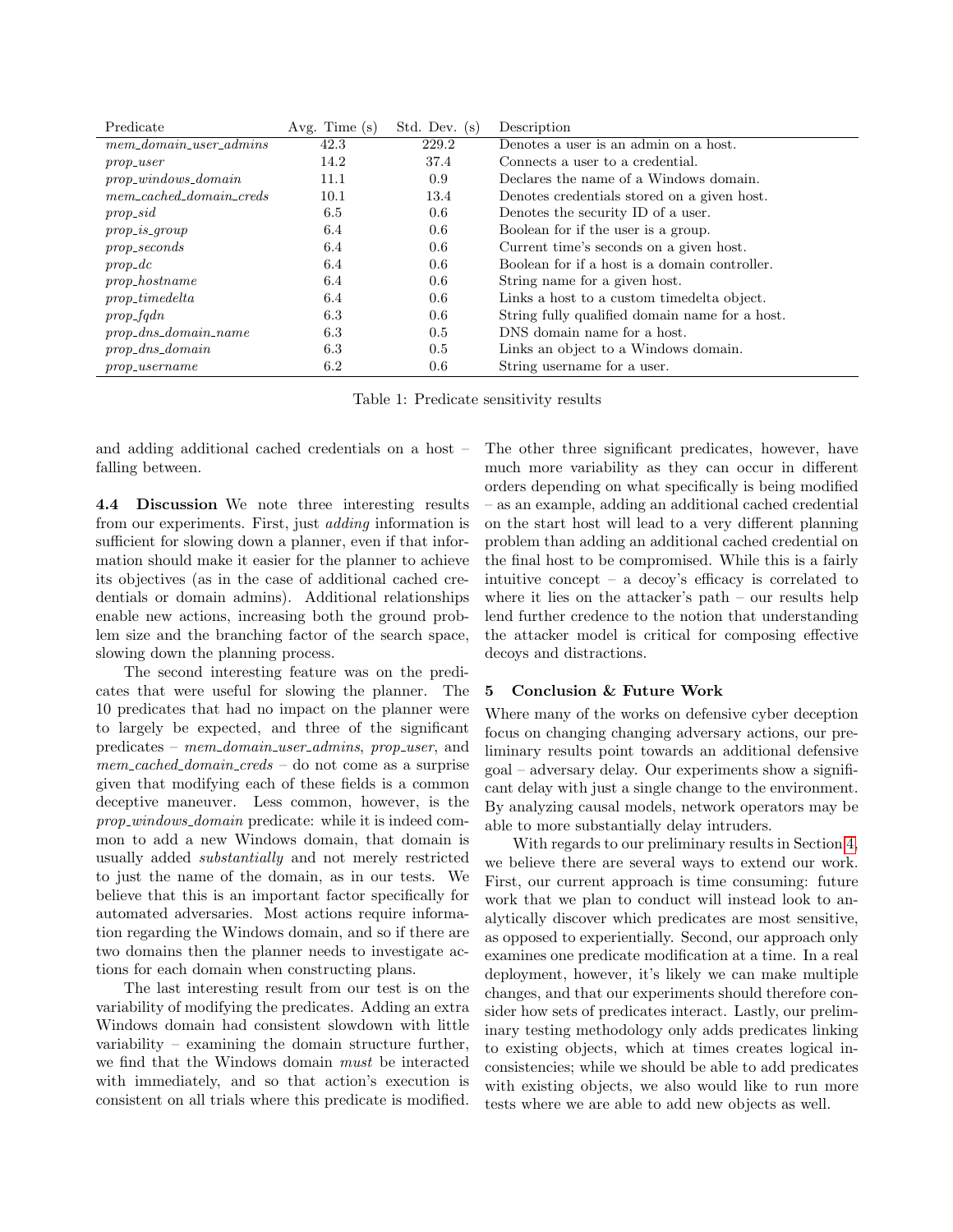#### References

- <span id="page-4-9"></span>[1] Megatron: Cyber deception framework & catalog, tech. report, Assured Information Security, 2020, [https://](https://n5vm24dpyjj1jvzaq12us84e-wpengine.netdna-ssl.com/wp-content/uploads/2020/01/AIS-Megatron.pdf) [n5vm24dpyjj1jvzaq12us84e-wpengine.](https://n5vm24dpyjj1jvzaq12us84e-wpengine.netdna-ssl.com/wp-content/uploads/2020/01/AIS-Megatron.pdf) [netdna-ssl.com/wp-content/uploads/2020/](https://n5vm24dpyjj1jvzaq12us84e-wpengine.netdna-ssl.com/wp-content/uploads/2020/01/AIS-Megatron.pdf) [01/AIS-Megatron.pdf](https://n5vm24dpyjj1jvzaq12us84e-wpengine.netdna-ssl.com/wp-content/uploads/2020/01/AIS-Megatron.pdf).
- <span id="page-4-19"></span>[2] A. Coles, A. Coles, A. Torralba, and F. POMMERENING, An Overview of the International Planning Competition Part 1: Classical Tracks. [https://www.nms.kcl.ac.uk/andrew.coles/](https://www.nms.kcl.ac.uk/andrew.coles/PlanningCompetitionAAAISlides.pdf) [PlanningCompetitionAAAISlides.pdf](https://www.nms.kcl.ac.uk/andrew.coles/PlanningCompetitionAAAISlides.pdf), 2018.
- <span id="page-4-0"></span>[3] S. Achleitner, T. F. La Porta, P. Mc-Daniel, S. Sugrim, S. V. Krishnamurthy, and R. Chadha, Deceiving network reconnaissance using SDN-based virtual topologies, IEEE Transactions on Network and Service Management, 14 (2017), pp. 1098–1112.
- <span id="page-4-6"></span>[4] E. Al-Shaer, J. Wei, W. Kevin, and C. Wang, Autonomous Cyber Deception, Springer, 2019.
- <span id="page-4-3"></span>[5] M. H. Almeshekah and E. H. Spafford, Planning and integrating deception into computer security defenses, in Proceedings of the 2014 New Security Paradigms Workshop, 2014, pp. 127–138.
- <span id="page-4-7"></span>[6] L. ALT, R. BEVERLY, AND A. DAINOTTI, Uncovering network tarpits with degreaser, in Proceedings of the 30th Annual Computer Security Applications Conference, 2014, pp. 156–165.
- <span id="page-4-18"></span>[7] A. APPLEBAUM, CALDERA IPC-2018 domain. [https://bitbucket.org/ipc2018-classical/](https://bitbucket.org/ipc2018-classical/domains/src/master/sat/caldera/) [domains/src/master/sat/caldera/](https://bitbucket.org/ipc2018-classical/domains/src/master/sat/caldera/), 2018. Accessed: 2021-02-28.
- <span id="page-4-2"></span>[8] A. Applebaum, D. Miller, B. Strom, C. Ko-RBAN, AND R. WOLF, Intelligent, automated red team emulation, in Proceedings of the 32nd Annual Conference on Computer Security Applications, 2016, pp. 363–373.
- <span id="page-4-15"></span>[9] T. BYLANDER, The computational complexity of propositional STRIPS planning, Artificial Intelligence, 69 (1994), pp. 165–204.
- <span id="page-4-16"></span>[10] I. CENAMOR AND A. POZANCO, Insights from the 2018 ipc benchmarks, in Proceedings of the Workshop of the IPC WIPC, 2019.
- <span id="page-4-1"></span>[11] T. Chakraborty, S. Jajodia, J. Katz, A. Picariello, G. Sperli, and V. Subrahmanian,

Forge: A fake online repository generation engine for cyber deception, IEEE Transactions on Dependable and Secure Computing, (2019).

- <span id="page-4-8"></span>[12] C.-Y. J. CHIANG, Y. M. GOTTLIEB, S. J. SUGrim, R. Chadha, C. Serban, A. Poylisher, L. M. MARVEL, AND J. SANTOS, Acyds: An adaptive cyber deception system, in Proceedings of the IEEE Military Communications Conference (MIL-COM), IEEE, 2016, pp. 800–805.
- <span id="page-4-13"></span>[13] K. FERGUSON-WALTER, S. FUGATE, J. MAUGER, and M. Major, Game theory for adaptive defensive cyber deception, in Proceedings of the 6th Annual Symposium on Hot Topics in the Science of Security, 2019, pp. 1–8.
- <span id="page-4-4"></span>[14] K. FERGUSON-WALTER, T. SHADE, A. ROGERS, M. C. S. Trumbo, K. S. Nauer, K. M. Divis, A. JONES, A. COMBS, AND R. G. ABBOTT, The Tularosa study: An experimental design and implementation to quantify the effectiveness of cyber deception, in Proceedings of the 52nd Hawaii International Conference on System Sciences, 2019.
- <span id="page-4-11"></span>[15] D. FRAUNHOLZ AND M. ZIMMERMANN, Towards deployment strategies for deception systems, Advances in Science, Technology and Engineering Systems Journal, 2 (2017), pp. 1272–1279, [https:](https://doi.org/10.25046/aj0203161) [//doi.org/10.25046/aj0203161](https://doi.org/10.25046/aj0203161).
- <span id="page-4-14"></span>[16] M. GHALLAB, D. NAU, AND P. TRAVERSO, Automated planning and acting, Cambridge University Press, 2016.
- <span id="page-4-20"></span>[17] M. HELMERT, The fast downward planning system, Journal of Artificial Intelligence Research, 26 (2006), pp. 191–246.
- <span id="page-4-5"></span>[18] C. HERLEY AND D. FLORÊNCIO, Protecting  $f_i$ nancial institutions from brute-force attacks, in IFIP International Information Security Conference, Springer, 2008, pp. 681–685.
- <span id="page-4-12"></span>[19] J. P. Hespanha, Y. S. Ateskan, H. Kizilo-CAK, ET AL., Deception in non-cooperative games with partial information, in Proceedings of the 2nd DARPA-JFACC Symposium on Advances in Enterprise Control, 2000, pp. 1–9.
- <span id="page-4-17"></span>[20] J. HOFFMANN, Simulated penetration testing: From" dijkstra" to" turing test $++$ ", in Proceedings of the International Conference on Automated Planning and Scheduling, vol. 25, 2015.
- <span id="page-4-10"></span>[21] M. M. ISLAM AND E. AL-SHAER, Active deception framework: an extensible development environment